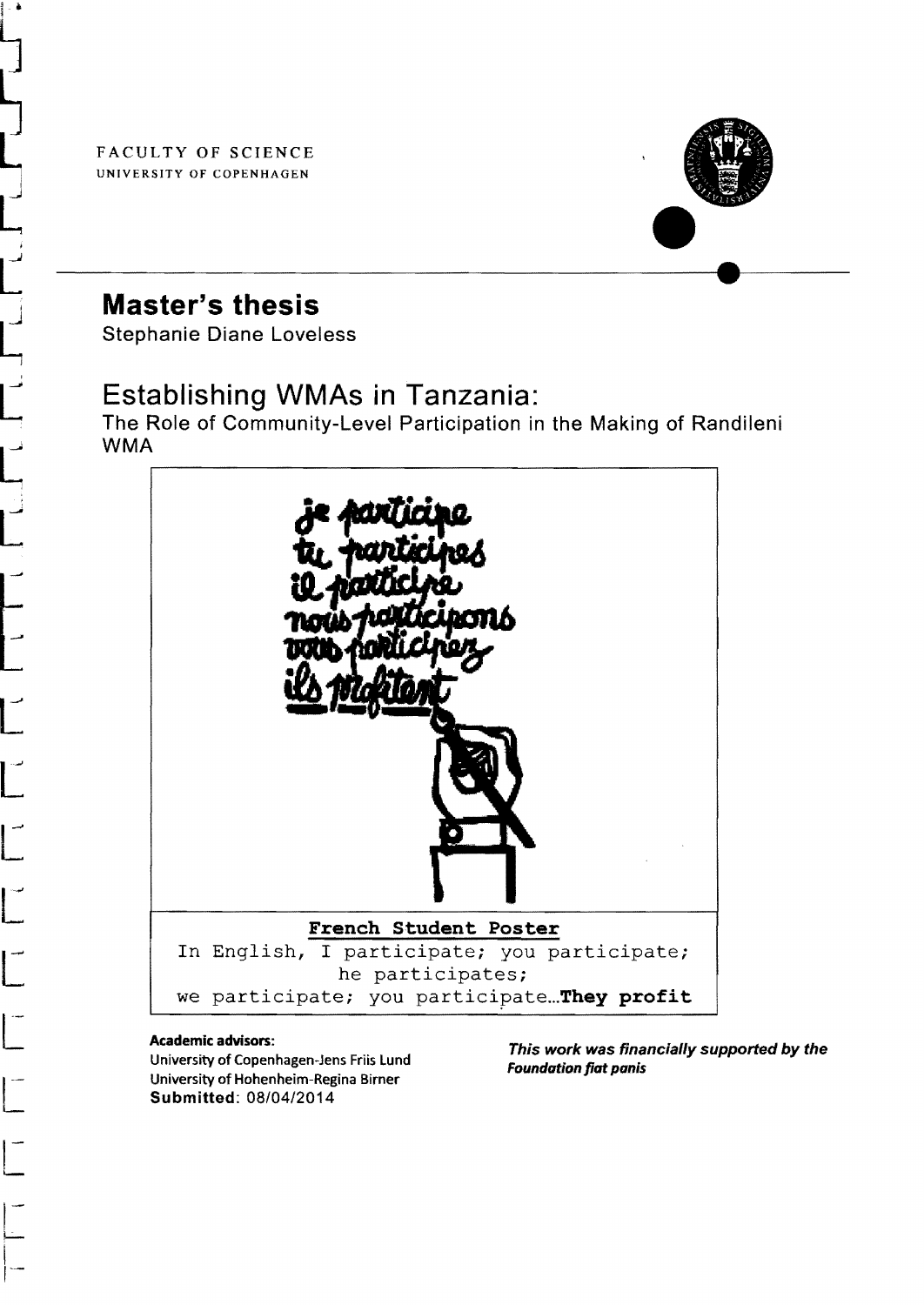| <b>Institute Name:</b>      | <b>Faculty of Science</b>                                                   |
|-----------------------------|-----------------------------------------------------------------------------|
|                             |                                                                             |
| Name of department:         | Department of Food and Resource Economics                                   |
| Program:                    | Master's Thesis EnvEuro-Environmental Science:                              |
|                             | Agriculture & Soil, Water & Biodiversity                                    |
|                             |                                                                             |
| Author:                     | <b>Stephanie Loveless</b>                                                   |
|                             |                                                                             |
| Title & Subtitle:           | Establishing WMAs in Tanzania: The Role of Community-Level Participation in |
|                             | the Making of Randileni WMA                                                 |
| <b>Subject description:</b> | This study explores the degree of participation of community members in     |
|                             | creating Randileni Wildlife Management Area in Tanzania using Arnstein's    |
|                             | ladder of participation as an analytical framework for assessment.          |
|                             |                                                                             |
| Academic advisor:           | Jens Friis Lund-University of Copenhagen &                                  |
|                             | Regina Birner-University of Hohehneim                                       |
|                             |                                                                             |
| Submitted:                  | 04. August 2014                                                             |
|                             |                                                                             |
| Grade:                      | 10(B)                                                                       |